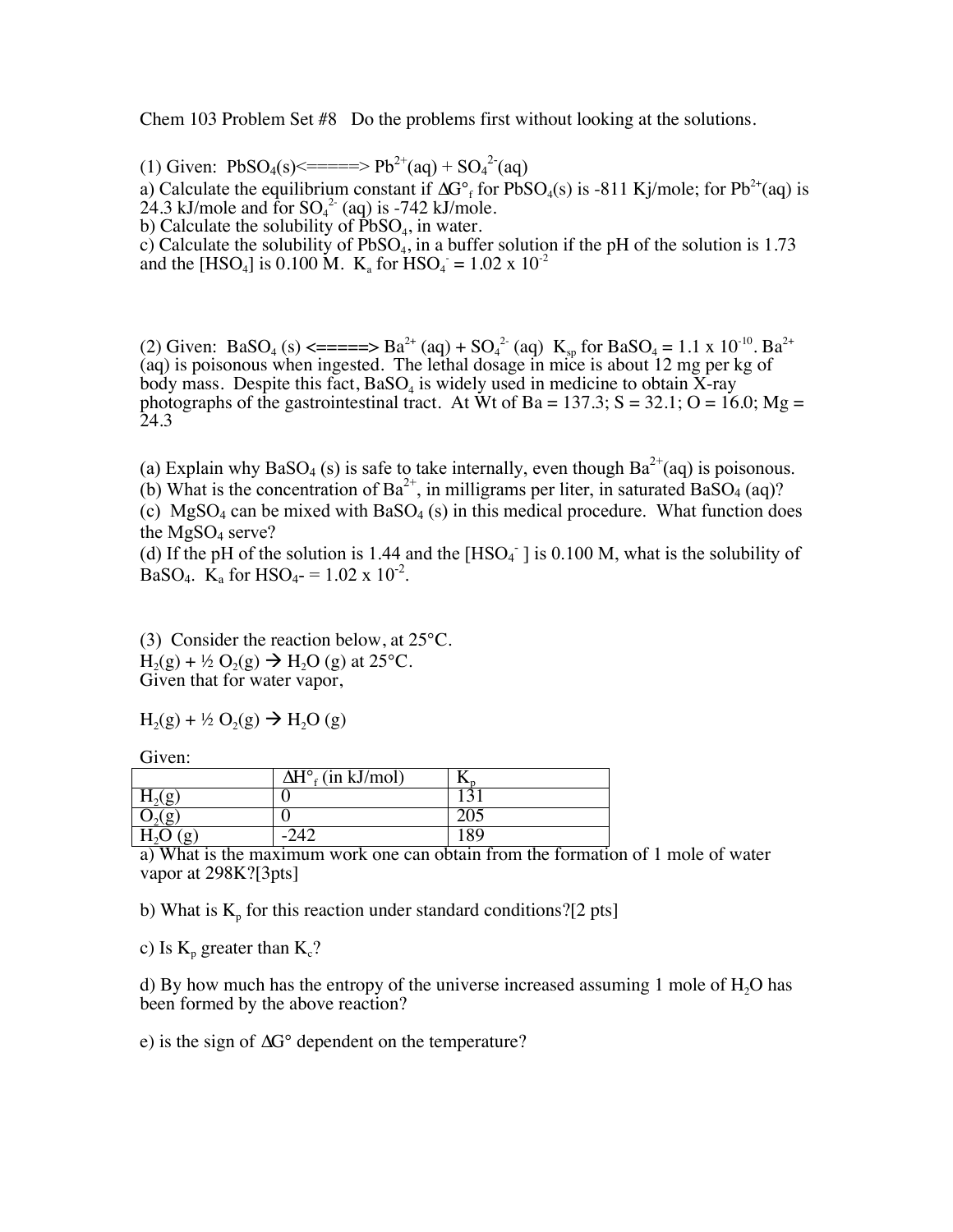## Solutions

(1) solution: a) first, get  $\Delta G^{\circ}$  for the dissociation reaction:  $\Delta G^{\circ} = \Delta G^{\circ}{}_{f}(Pb^{2+}) + \Delta G^{\circ}{}_{f}(SO_4^{2-}) - \Delta G^{\circ}{}_{f}(PbSO_4(s)) = (24.3 - 742 - (-811))kJ/mol =$  $= +93.3$  kJ/mol:  $K_{sp} = exp(-\Delta G^{\circ}/RT) = exp(-(93300J/mol/((8.314 J/molK)(298K))) = 4.42 \times 10^{-17}$ b) PbSO<sub>4</sub>(s) <=====> Pb<sup>2+</sup>(aq) + SO<sub>4</sub><sup>2-</sup>(aq) x x  $K_{sp} = [Pb^{2+}][SO_4^2] = x^2 = 4.42x10^{-17} \Rightarrow x = 6.65x10^{-9}M$ c) First, we recognize the presence of a common ion,  $SO_4^2$ . To get it's concentration we use the buffer equation:  $pH = pK_a + log \frac{[SO_4^{2-}]}{[NO_2^{-}]}$  $[HSO<sub>4</sub>]$ (where  $pK_a = -\log(1.02 \times 10^{-2}) = 1.99$ )  $10^{pH-pKa} = \frac{[SO_4^{2-}]}{[SO_4^{2-}]}$  $[HSO<sub>4</sub>]$  $\Rightarrow$   $[SO_4^2] = [HSO_4] (10^{pH-pKa}) = (0.100M)(10^{(1.73-1.99)}) = 0.0550 M$ so we have:  $PbSO_4(s) \le m = 2$   $Pb^{2+}(aq) + SO_4^{2-}(aq)$  $x = 0.0550M+x$  $K_{sp} = [Pb^{2+}][SO_4^2] = x(.0550+x) \approx 0.0550x = 4.42x10^{-17} \Rightarrow x = 8.04 \times 10^{-16}M$ (it satisfies the 5% rule).

(2) Solution:

a) BaSO<sub>4</sub> is very insoluble and thus,  $[Ba^{2+}]$  is very low and can be tolerated by the body. b) PbSO<sub>4</sub>(s) <=====> Pb<sup>2+</sup>(aq) + SO<sub>4</sub><sup>2-</sup>(aq) K<sub>sp</sub> =1.1 x 10<sup>-10</sup> x x so,  $x^2 = 1.1 \times 10^{-10} \Rightarrow x = 1.0x10^{-5}$ . So, # mg Ba<sup>2+</sup>/L = 1.0x10<sup>-5</sup> mol Ba<sup>2+</sup>/L x (137 g/mol)(1000mg/g) = 1.4 mg/L c) MgSO<sub>4</sub> is very soluble and provides a common ion (namely  $SO_4^2$ ) to lower the solubility of BaSO<sub>4</sub> further. d) Here, we recognize the presence of a common ion,  $SO_4^2$ . From the buffer eq'n:  $pH = pK_a + log \frac{[SO_4^2]}{[SIO_4^2]}$  $[HSO<sub>4</sub>]$ (where  $pK_a = -\log(1.02 \times 10^{-2}) = 1.991$ )  $10^{pH-pKa} = \frac{[SO_4^{2-}]}{[ISO_4^{2-}]}$  $[HSO<sub>4</sub>]$  $\Rightarrow$   $[SO_4^2] = [HSO_4^{\bullet}] (10^{pH-pKa}) = (0.100M)(10^{(1.44-1.99)}) = 0.0282M$ so we have:  $PbSO_4(s) \le m = 2$   $Pb^{2+}(aq) + SO_4^{2-}(aq)$  x 0.0282M+x  $K_{sp} = [Pb^{2+}][SO_4^2] = x(.0282+x) \approx 0.0282x = 1.1 \times 10^{-10} = x = 3.90 \times 10^{-9}M$ (it satisfies the 5% rule).